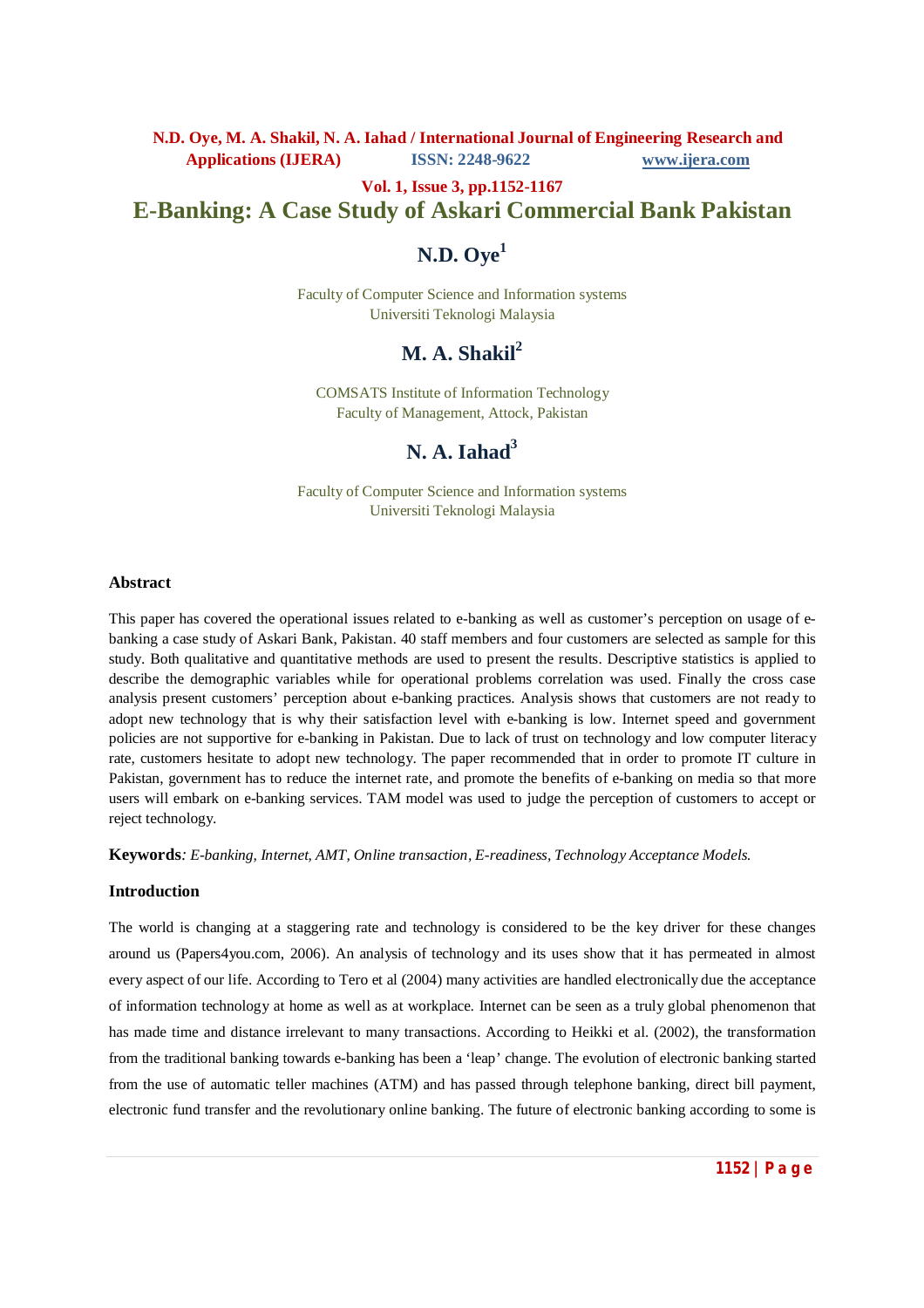#### **Vol. 1, Issue 3, pp.1152-1167**

the acceptance of WAP enabled banking and interactive-TV banking. But it has been forecasted that among all the categories, online banking is the future of electronic financial transactions. The fundamental shift towards the involvement of the customer in the financial service provision with the help of technology especially internet has helped in reduce costs of financial institutions as well as helped client to use the service at anytime and from virtually anywhere with access to an internet connection. According to theorists (Walfried et al., 2005) customer evaluation of the electronic services is influenced by attributions of success and failure in inter personal service situations.

The use of electronic banking has removed the banking personnel that facilitate the transactions and has placed additional responsibilities on the customers to transact with the service. Although the use of E-banking is provided for the benefit of the customers but these changes require increased work or involvement on the part of customers. These and other factors might be seen as lesser service provided in terms of customer service. But these assumptions would be wrong if the customer knows the value of using the electronic service.

#### **Current e-banking in Pakistan**

Currently in Pakistan, the listed numbers of banks under governmental documents are 41. The number of three nationalised commercial banks is 3. There are 15 private banks, almost 15 foreign banks. While other 6 comes under specialized banking category. The major portion of population still believes on cash tradition rather than online banking. Utility bills are still sent to houses and people wait in longs queues outside banks to pay those bills. Lack of customer trust keeps them away from adopting electronic service resulting to lack of e-readiness. The major reason for lack of e-readiness is lack of trust, unavailability of proper infrastructure and security, service charges and lack of education (Kundi et al. 2009). Computer literacy is basic requirement for usage of online banking systems (Heeks, 2002). Computer cost in Pakistan is too high and it's not possible for common man to purchase computer as its cost three times higher than common man salary (Nizamuddin et al., 2001). However Zarmeene (2006) identified several other factors which impede the success of e-banking in Pakistan. These include low literacy rate, pirated software's, inadequate infrastructure and awareness.

#### *Electronic Banking*

Foreign banks in Pakistan are initiators for introducing E-banking practices in mid 1990's. In late 90's domestic banks also adopted the technology and e-banking services like ATM cards and debit cards. According to the definition provided by (Abid et al., 2006), "Any use of information and communication technology and electronic means by a bank to conduct transactions and have interaction with the stakeholders". Electronic banking provides ease and facilities to their customer. Electronic banking provides convenience to their customer to use bank website for all kind of transactions in secure environment. Customers can interact with bank website 24 hours a day and seven days a week. Electronic banking provides convenience by saving time and cost for both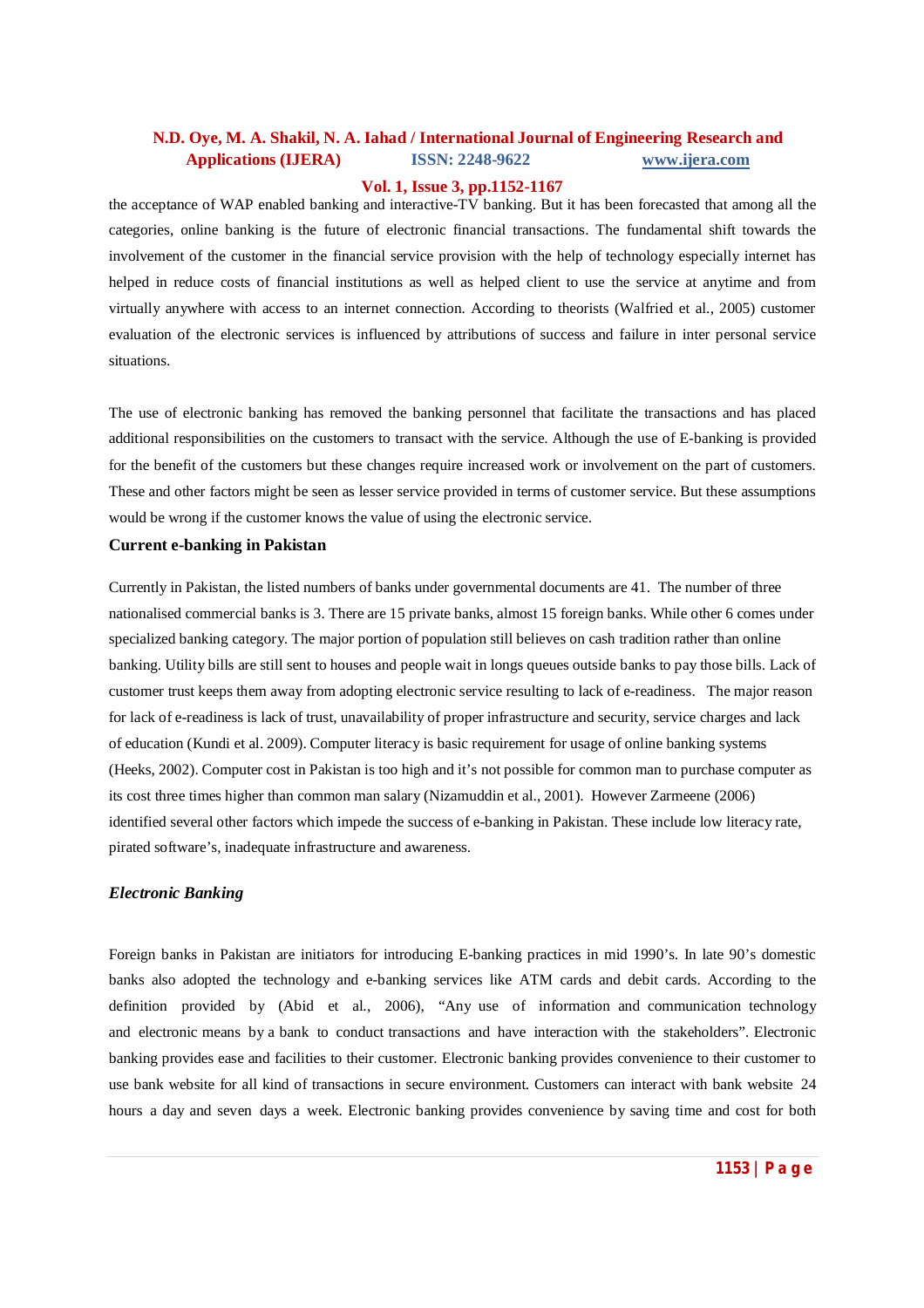#### **Vol. 1, Issue 3, pp.1152-1167**

individuals and companies. There are few banks who charges for using their online services but many banks provide free of charge online banking services to keep their customer intact with bank (Karjaluoto et al.,2002).

Now it is possible for customers to perform all kind of banking transactions from their account any time and in every part of the world. Electronic banking made all kind of online shopping easy and secure. According to Amor (1999), electronic banking facilitates customers in number of ways i.e. customer is now able to pay their utility bills, get and pay loans by installments, and changes their password online. Now customers are able to see all their past transaction records and history. 24 hours banking customer services help them to keep intact with banking staff. But in case of Pakistan the process of e-banking is not too matured as equipment required for e-banking i.e. personal Digital Assistance (PDA), computer and internet connection are not readily available for everyone.

#### *E-Readiness*

According to the definition and description of Electronic readiness by Economist Intelligence Unit in 2008, *"The ability to pursue value creation opportunities facilitated by the use of the Internet"* 

 E-readiness is capacity of the country to promote available technologies like Information and Communication Technology (ICT) and other digital support for successful implementation of electronic banking in country. Ereadiness in basic estimation about infrastructure required to launch e-services successfully. It is measure of consumer, government and business unit's abilities for use of information and technology for their benefits (Aladwani, 2001). It is the source to make your activities more efficient, smooth and only way for country to become stable economically. E-readiness is the way forward for under developed country to their better future (Woodall, 2003).

Woodall (2003) suggested the ways a country can adopt e-readiness. These factors are interrelated with country social, economical, political profile and may vary in size and quality depending upon digital facilities and infrastructure available for Information Communication Technology (ICT). He recommended that policy maker have to make environment feasible for ICT and digital services and create awareness among society about associated profit which individuals and business organization can get by linking commerce and societies with these technologies. According to Porter (2005), country e-readiness is measure of facilities and digital connection which countries must have to adopt electronic services. Countries have to adopt these facilities as its' integral contributor for economical development of country.

The "digital divide" is merely the latest demonstration of the socio-economic landscape of Pakistan. In Pakistan access to digital media and ICT are provided by mean of dial up network which is used to connect with internet. There is only one network in the country which access to dial up telephone service i.e. Pakistan Tele Communication Authority (PTCL). There are almost fifty different internet providers in all over the country. While the available speed in cities is about 56 KB per second and government schools have no access to internet facilities. In order to adopt IT service in banking sector, it is very important that the country improve their infrastructure and digital setup so that businesses and organizations can easily access connecting media.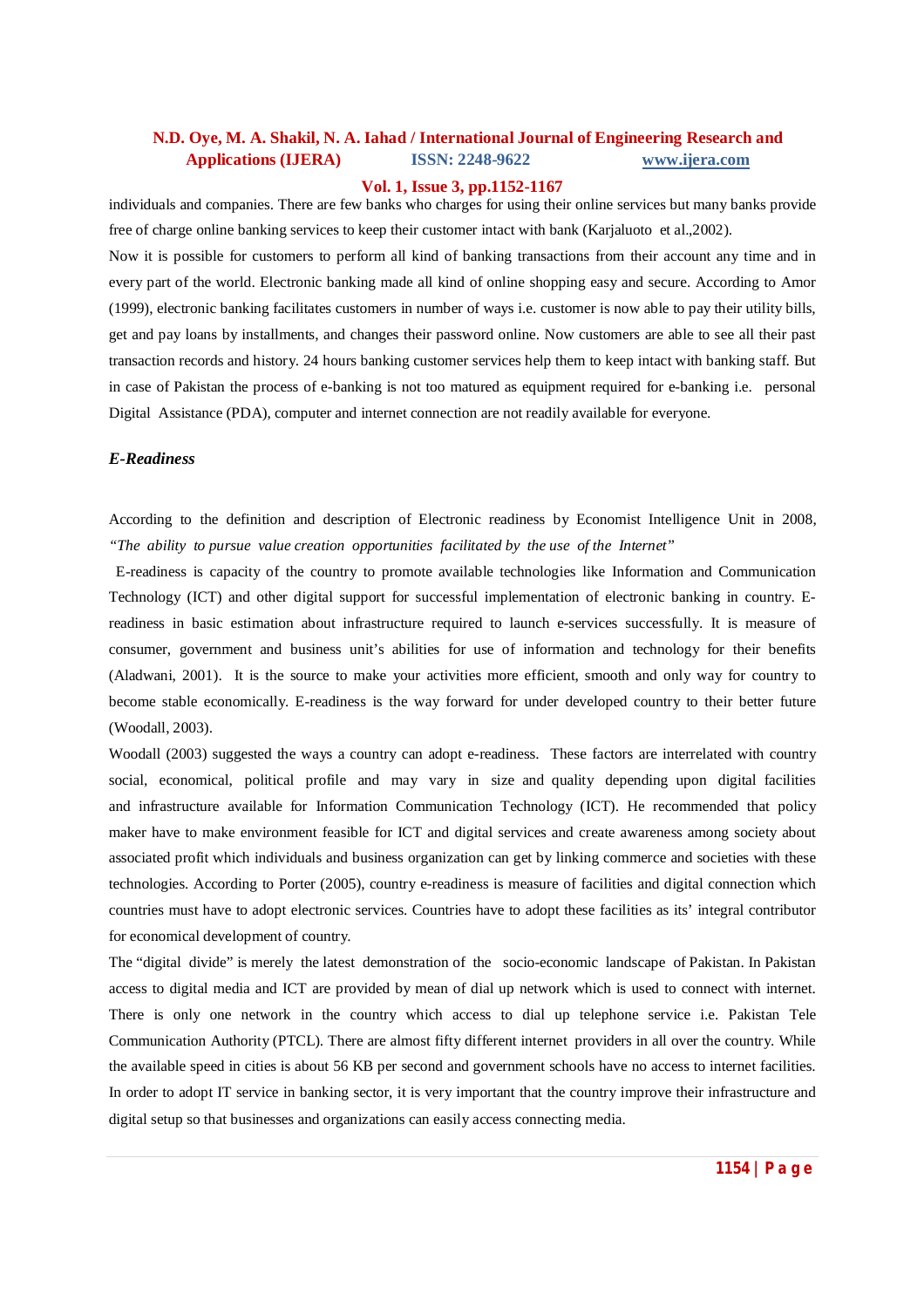#### **Vol. 1, Issue 3, pp.1152-1167**

### **Benefits of Electronic banking**

In order to access online banking services, it is important that bank should have IT infrastructure and internet facility available to facilitate their customers with all kinds of online banking services. Pikkarainen et al. (2004) suggested that bank must have an offical website which facilitate customers to perform all kinds of online transaction so that the Giglio (2002) suggested that adopting online banking services reduce the workload over the banking staff and it's easy to have more satisfied customers. According to Robson (2002), online banking provides convenience not only to bank and also to customer. It saves customer cost and time as adopting e-banking service customer can make transactions from their home. Polatoglu et al. (2001) suggested many benefits associated with online banking. Customer can pay their bills, can pay their loans, credit and debit card facilities. In other words it provides freedom of location, saves time and cost. Electronic banking widens the horizon of business. Now business organizations and individuals can easily access global opportunities. In this digital media, even small businesses can use ICT as support and source to sell their product online. Many companies used ICT application for their distribution activities resulting to secure transaction with more profit. ICT provided the business with an opportunity to transact business locally as well as globally. SAARC made an observation about Pakistan in 2003-2004. According to their report, adoption of e-banking services in Pakistan is increasing day by day and their change level in year 2003-2004 is about +15. However the other developing countries are still struggling to achieve that level (0Polatglu and Ekin, 2001).

#### **Factors Hinders E-Banking**

Although there are many associated benefits from adopting online banking services but there are many reasons which obstruct the recognition of electronic banking. In case of Pakistan, many private banks still using old banking system and don't have access to take advantage from electronic banking facilities. Pikkarainen et al, (2004) observed the following reasons which may be considered as hindrance factors for electronic banking. These hindrance factors includes lack of internet facilities with customer, learning how to interact with bank website, internet cost, technical issues related with personal computer and technology awareness. Similarly some user feels confident with traditional banking system as adopting new e-banking services leads them to learn new technologies like computer, making internet connection etc. According to Akinci et al. (2004), security issues are one of the most important barriers for electronic banking users.

#### **Current Banking Situation in Pakistan**

Banking practices in underdeveloped countries are quite different from, that of developed countries. In Pakistan, still most of the private banks are using traditional banking system and have not adopted e-banking practices yet. While few banks that adopted e-banking services are not fully functional. For example, there is no website and ATM machines that are working. Similarly there is no facility to pay bill online so most of the customer deposit their bills in nearest banks or in post office branches.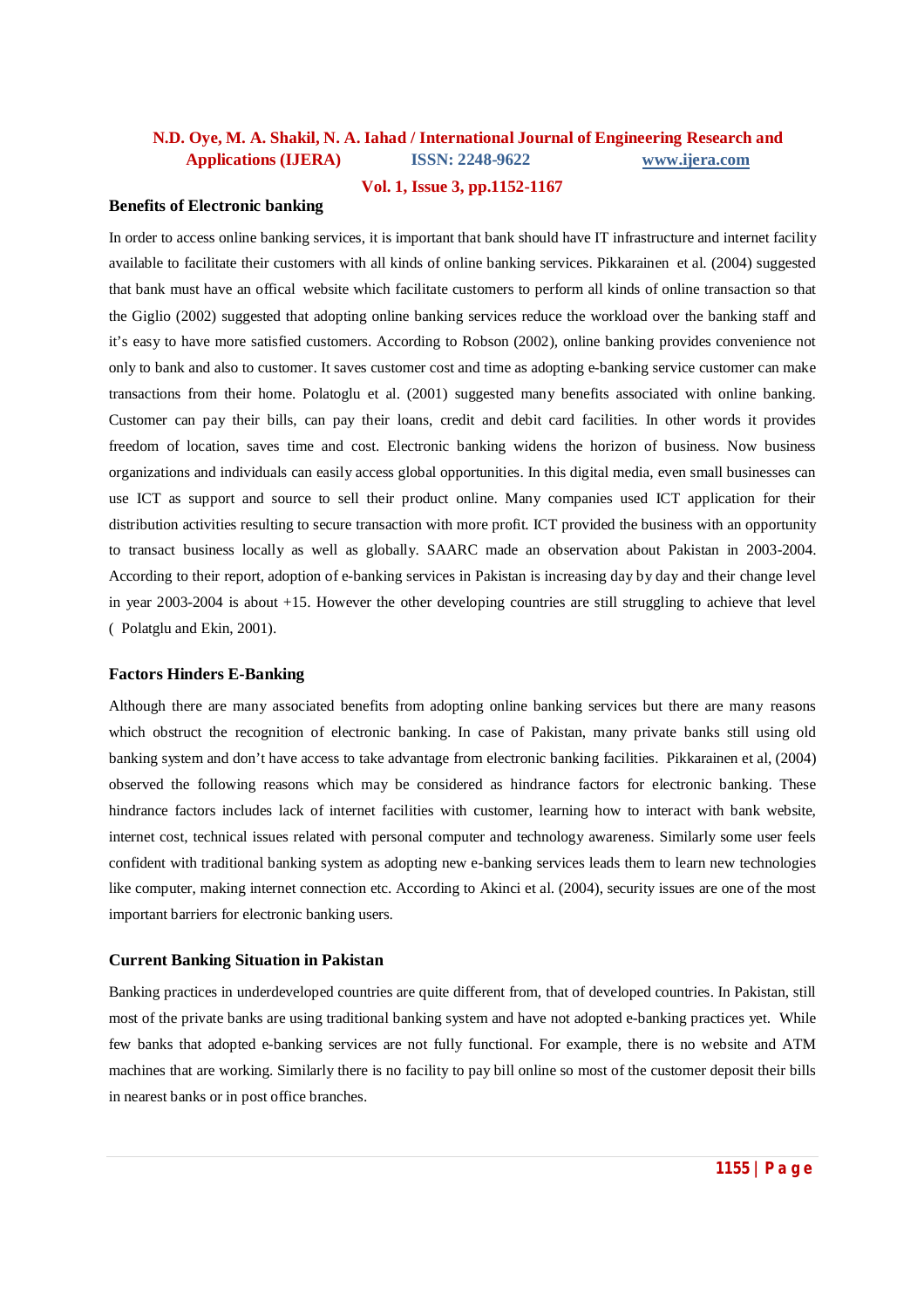#### **Vol. 1, Issue 3, pp.1152-1167**

Accoring to Kundi and Shah (2009), provision of e-banking services in Pakistan are still in growing stage and not fully functional because of lack of infrastructure and technology. Available technology infrastructure is not sufficient to fulfill the requirements of current country requirements. They concluded in their studies that it is almost impossible for developing country like Pakistan to provide support to their growing industries like telecommunication and banking sector to compete and fulfill the customer perceived requirement with high technology systems.

#### **Growth of ICT in Pakistan**

According to Aljifri et al., (2003), Developing countries like Pakistan have many problems while adopting ebanking faculties and one of them is customer trust on system. Other issues include technological dependence, economic issues and parameter of local authorities which manipulate the trust level of community. Khan and Bawden (2005) reported in their study that progress of growth towards progress of ICT in Pakistan is very slow than that of other developing countries. They appreciated the effort of government toward development providing plat form for promoting ICT and e-commerce in banking sector. According to government education policy (1998- 2010), government planned to renovate education system in the country by using ICT so that all generation get awareness about new developing technologies. Initiative of Cisco and other IT related programs sponsored by Microsoft, Sun and Oracle provide basis for foreign companies to invest in Pakistan in IT sector (Shahzada, 2006).

According to Kolachi (2006), the following online banking services and products are provided by the banks of Pakistan:

#### 1. Inquiry:

Inquiry about the following things:

- · Bank Statement
- $\cdot$  Checking of the balance
- · Statement check inquiry
- Fixed deposit inquiry
- 2. Payments:
	- $\cdot$  The funds transfer
	- · Payment ofcreditcard
	- Directpayments
	- · Payment of Utility bills
- 3. Request:
	- · Request for Cheque book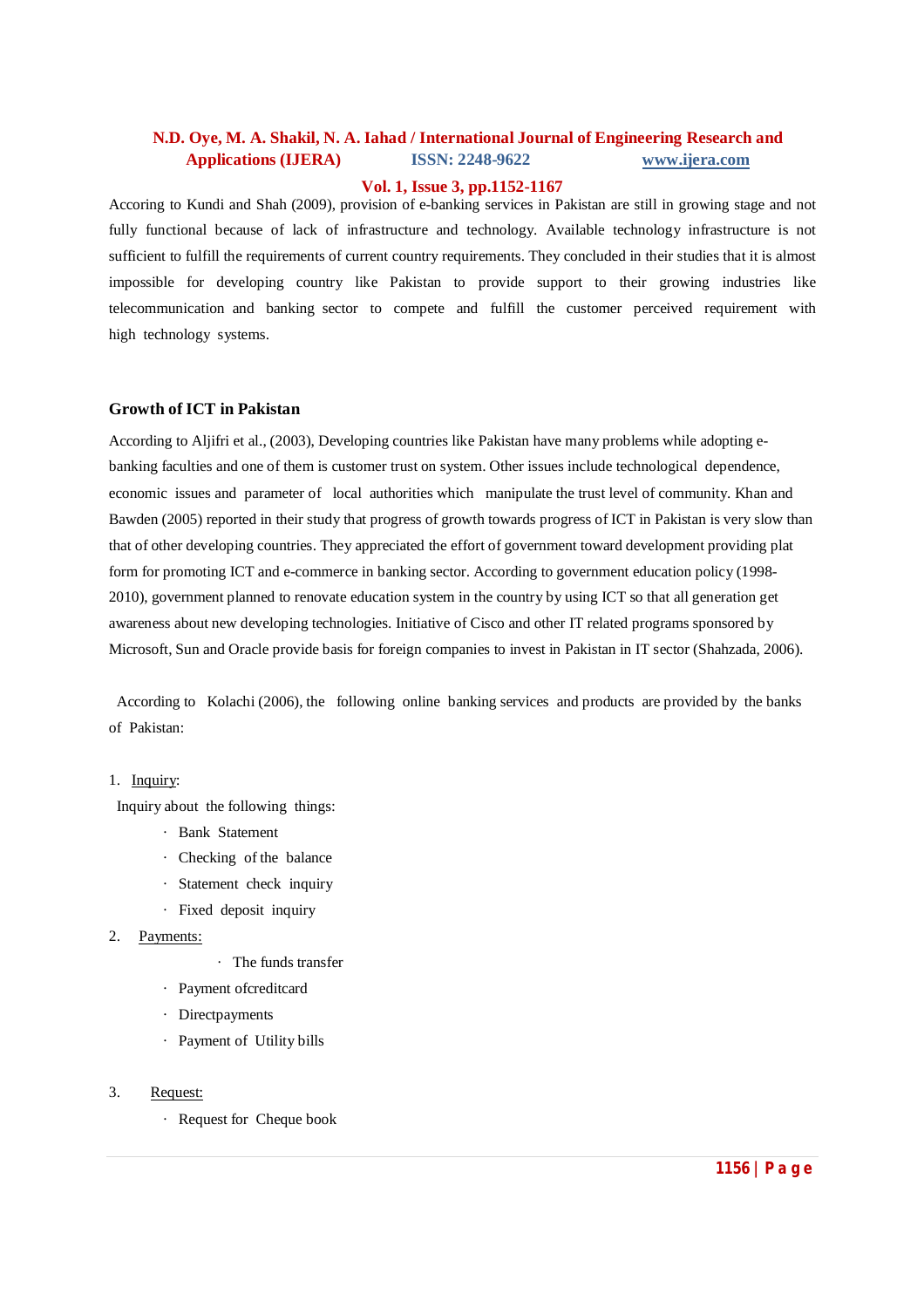**Vol. 1, Issue 3, pp.1152-1167**

- Stop payment requests
- · Demand Draft request
- · Request for Credit/Debit card

#### 4. Download:

- · Personal Profile
- · Bank Statement

#### **Technology Acceptance Models**

Theory of reasoned was proposed by two scientists i.e. Fishbein and Ajzen in 1975. In order to validate the reliability, they submitted improved version of TRA in 1980. They postulated in TRA theory that "Behavioral intention of any human is the instant indication of his attitude and behavior towards any activity. They suggested that subjective norms arbitrate the behavioral factors while normative beliefs are mediated through attitude.



**Figure 1. The Theory of Reasoned Action** 

Source: Fishbein, M., & Ajzen, I. (1975).



Figure 2. Theory of Planned Behavior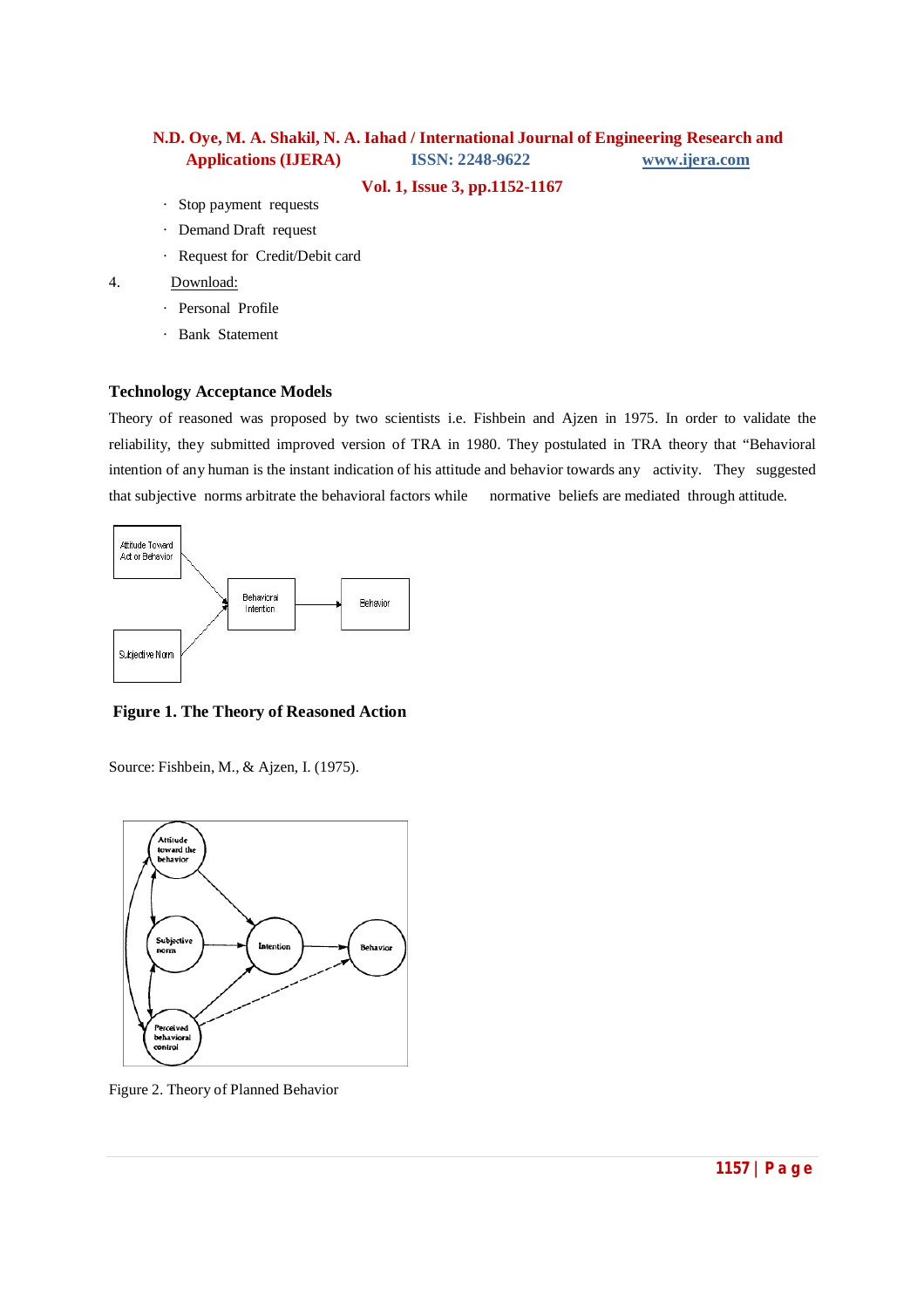#### **Vol. 1, Issue 3, pp.1152-1167**

Note. From Ajzen, I. (1991). "The Theory of Planned Behavior." by Izak Ajzen, 1991, Organizational Behavior and Human Decision Processes, p. 50, 179-211.



### Figure 3. The Technology Acceptance Model.

TAM model is readily used to judge the perception of consumer on e-banking. This model is helpful to streamline the different factors which motivate consumer to accept and reject technology. Davis et al. (1989) give explanation about their model as "All accepted variables provide the basis for individual acceptance of computer system. It judges the behavior of consumer for adopting computer technologies and their perceived use for computer systems. This model focuses to highlight the external factors and their impact on internal belief of consumers i.e. attitude towards technology, personal beliefs about technology and intentions for adopting new technology".



Figure4: Conceptual Framework

Figure 4 shows the proposed model for this study. Variables used in this model are explored from literature survey from previous studies. The model considered the customer prospective as well as bank prospective. For bank prospective, variables in consideration are online banking information, security and privacy, perceived usefulness, technology infrastructure and government policies. While variables considered for consumer are services awareness,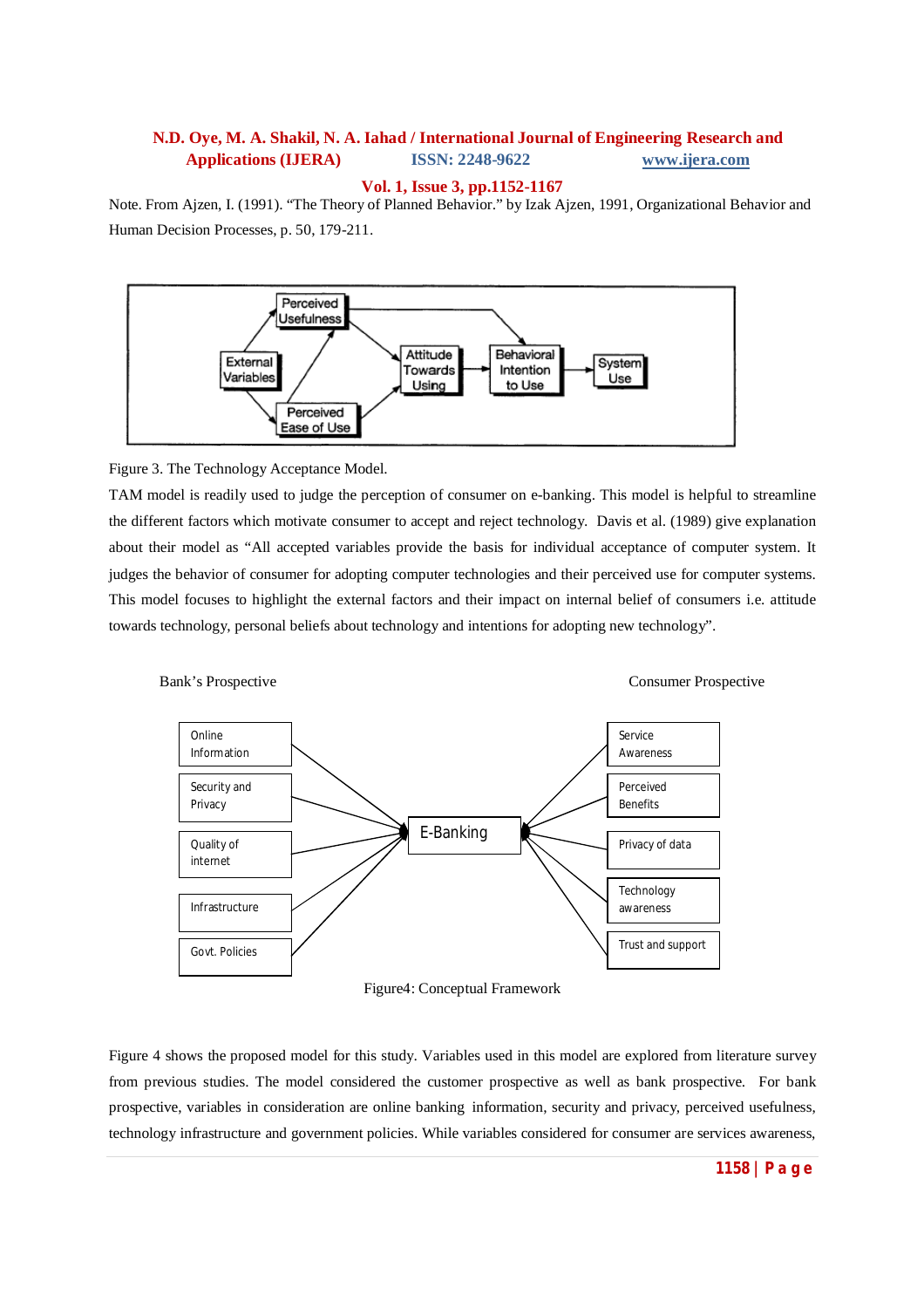#### **Vol. 1, Issue 3, pp.1152-1167**

perceived benefits, trust and support, technology awareness and data privacy. All these factors were considered as important in previous studies in case of developing countries especially in case of Pakistan.

### **Data Collection Procedure**

Data Gathering Instrument: In the current study, the qualitative issue i.e. E-banking operational problems and E-banking customer awareness was operationalised and are measured in quantitative terms through a questionnaire designed and tested by employees and customer of Askari bank. As defined by Joseph (2007), that 'questionnaire is a prepared set of questions (or measures) used by respondents or interviewers to record answers (data)'. This method provides a better understanding and reliability of data as it is a mixture of art and science which is providing an accurate instrument to collect and measure data on the variables of the study.

| Questions            | Perspectives                | <b>Authors</b>                                     | Justification                                                                                                                                                               |
|----------------------|-----------------------------|----------------------------------------------------|-----------------------------------------------------------------------------------------------------------------------------------------------------------------------------|
| Q2                   | Services awareness          | Chaffey et al.<br>(2003), Clark &<br>Miller (1993) | These questions help in gathering<br>information<br>regarding customer<br>usage of provided online services.                                                                |
| Q3. Q4, Q5           | Perceived benefits          | Adam (1992),<br>Akinci (2004)                      | These questions help in gathering<br>on perceived<br>associated<br>data<br>benefits, overall improvement in<br>efficiency and effectiveness<br>of<br>online banking system. |
| Q9, Q10, Q11,<br>Q15 | Data records and<br>privacy | Aladwani (2001)                                    | These question help in gathering<br>data on customer data security<br>during transaction, banking service<br>in case of difficulties and privacy.                           |
| Q6, Q7, Q8           | Technology<br>Awareness     | Moutinho, L.<br>(2000)                             | These question help in gathering<br>internet<br>data<br>speed,<br><sub>on</sub><br>governmental policies and customer<br>trust on technology.                               |
| Q12, Q13, Q14        | Trust and support           | Anderson and Keer<br>$(2001)$ , Woodall<br>(2003)  | These question help gathering data<br>on trust about online data security,<br>transaction security and transaction<br>information.                                          |

### Table 1. **Customer Perception and Usage of online Services**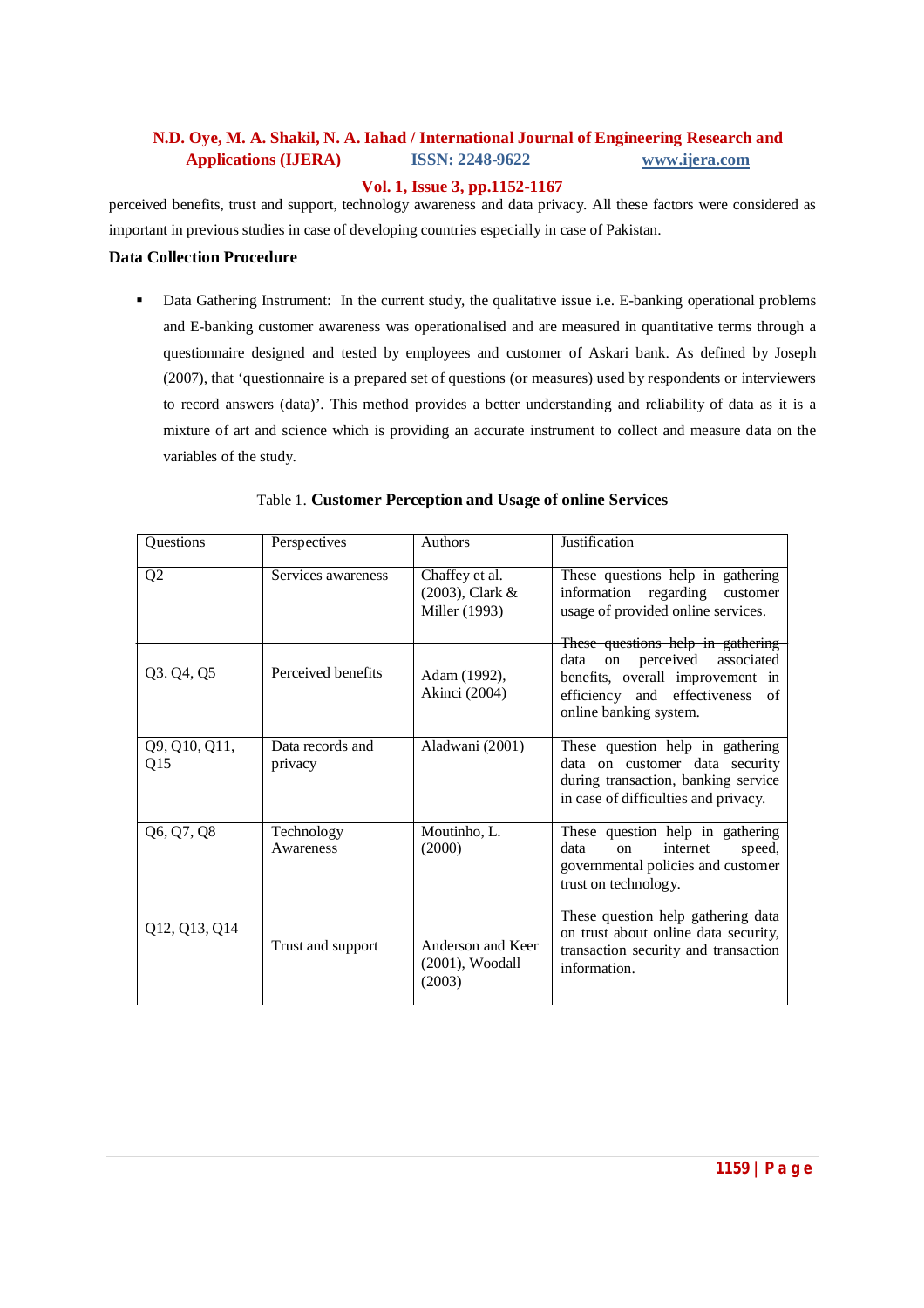### **Vol. 1, Issue 3, pp.1152-1167**

### **Correlation Analysis of Operational Problem**

Correlation results reveal that e-banking has significant relation with internet quality. Correlation coefficient value is  $r=42\%$  and this relation is significant at 1 %. It means that quality of internet affects the electronic banking privacy. Government has to improve the quality of internet to overcome the privacy issue of online banking system. Similarly value of r is 56% for relation between e-banking privacy and e-banking infrastructure. This relation is also significant at 1% and true strong relation. Available infrastructure of Askari bank is capable of all the facilities of electronic banking. System maintenance and update can make system quality better.

Provided electronic banking infrastructure has positive relation with electronic banking privacy as value of r = .56 mean r-square is 56 % and relation is also significant at 1%. Privacy can only be improved by improving the provided infrastructure for online banking system. Electronic banking information has negative relation with governmental policies. Value of r is -0.67 and highly significant. In Pakistan, policies of government are not supportive towards online banking. This strong negative relation shows that government has to abolish the imposed taxes for support to flourish the electronic banking in Pakistan.

Table 2: Correlation Matrixes

| Correlations           |                     |                     |                            |              |                 |              |
|------------------------|---------------------|---------------------|----------------------------|--------------|-----------------|--------------|
|                        |                     | ebanking<br>privacy | ebankinginf<br>rastructure | ebankinginfo | internetquality | govtpolicies |
| ebankingprivacy        | Pearson Correlation |                     | $,564**$                   | .001         | ,428**          | $-.054$      |
|                        | Sig. (2-tailed)     |                     | ,000                       | .996         | ,006            | .741         |
|                        | N                   | 40                  | 40                         | 40           | 40              | 40           |
| ebankinginfrastructure | Pearson Correlation | ,564**              | 1                          | $-264$       | ,424**          | ,081         |
|                        | Sig. (2-tailed)     | ,000                |                            | .099         | ,006            | ,620         |
|                        | N                   | 40                  | 40                         | 40           | 40              | 40           |
| ebankinginfo           | Pearson Correlation | ,001                | $-264$                     |              | ,137            | $-0.673**$   |
|                        | Sig. (2-tailed)     | ,996                | ,099                       |              | ,400            | ,000         |
|                        | N                   | 40                  | 40                         | 40           | 40              | 40           |
| internetquality        | Pearson Correlation | ,428**              | ,424**                     | ,137         |                 | $-264$       |
|                        | Sig. (2-tailed)     | ,006                | ,006                       | ,400         |                 | ,100         |
|                        | N                   | 40                  | 40                         | 40           | 40              | 40           |
| govtpolicies           | Pearson Correlation | $-.054$             | .081                       | $-0.673**$   | $-.264$         |              |
|                        | Sig. (2-tailed)     | .741                | .620                       | .000         | ,100            |              |
|                        | N                   | 40                  | 40                         | 40           | 40              | 40           |

**Correlations**

\*\*. Correlation is significant at the 0.01 level (2-tailed).

Government policies have negative impact on electronic banking privacy but results are not significant. While there is negative significant relation reported between government policies and internet quality. Value of r for this relation is -0.26 and significance level is 1%. Government has to improve the quality as well as increase the access to internet by expanding their infrastructure. It will help people to access online banking facilities which are currently available to only urban areas and in urban area to only major cities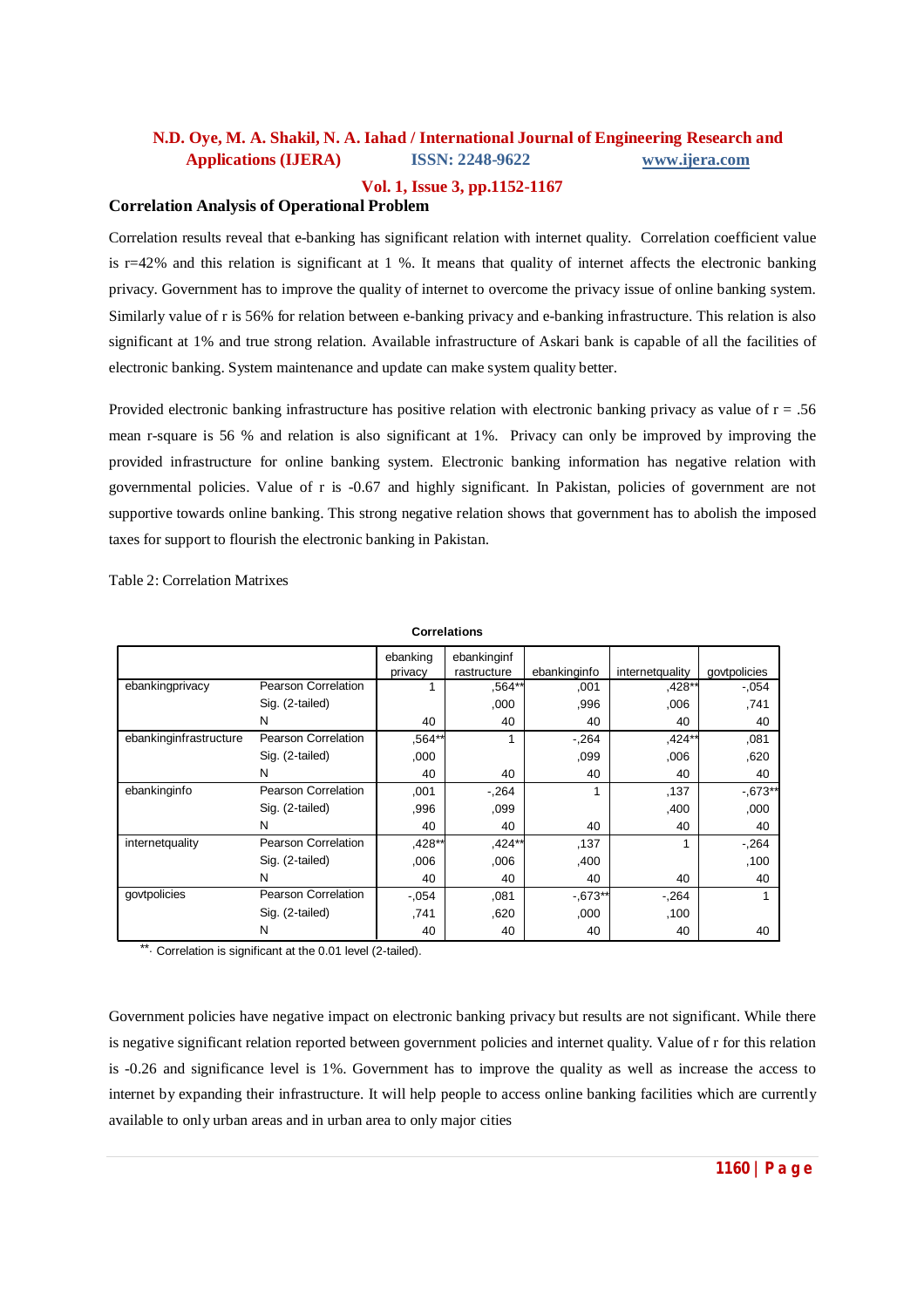### **Vol. 1, Issue 3, pp.1152-1167**

### *Customer perception about usage of online banking*

Table 3 shows the customer response on usage of facilities available through online banking. Most of the customers (60%) are not aware about technology and use of IT facilities so they pay their utility bills in nearby post office or in banks. While banks entertain their utility bills as secondary task so people have to wait for long hours in line outside the bank to pay their bills. Customers prefer to call a bank to check their balance as according to them, internet is not secure to check balance online. While 40% of the customer doesn't know whether there is online balance check facility available. This response is contradiction to employee's survey results as almost all the employees are confident that consumer has awareness about available e-banking facilities. Only 20 % of user check their balance online usually those who has internet facility available in their offices. Same is the situation about transfer of money through bank website. Almost 60 % of the customers are using their ATM card to pay utility bills. 80 % of the customers are not willing to join online investment because of lack of trust on technology as well as lack of computer knowledge. Mostly military officials and business man (Almost 60%) use bank website for online payments. While only 20 % pay their home loans using online facility.

Table 3.

| <b>Customer Analysis</b> |  |
|--------------------------|--|
|                          |  |

|                                         | <b>Almost</b> | <b>Never</b> | Don't | Almost | Always        |
|-----------------------------------------|---------------|--------------|-------|--------|---------------|
|                                         | <b>Never</b>  |              | Know  |        | <b>Almost</b> |
|                                         |               |              |       |        |               |
| I mostly prefer to pay utility bills?   | 60%           | 20%          | 0%    | $0\%$  | 20%           |
| I mostly check my online balance?       | 40%           | 0%           | 40%   | $0\%$  | 20%           |
| Transfer money to other accounts?       | 40%           | 0%           | 40%   | $0\%$  | 20%           |
| I usually pay bills using ATM?          | $0\%$         | 20%          | 20%   | 60%    | 0%            |
| My basic purpose is online investment?  | 80%           | 0%           | 0%    | 20%    | 0%            |
| I usually make online payments?         | 20%           | 0%           | 20%   | 40%    | 20%           |
| I apply for loans (house, car, others)? | 60%           | 0%           | 20%   | 20%    | 0%            |
| Others (Please specify)                 | 80%           | 20%          | 0%    | $0\%$  | 0%            |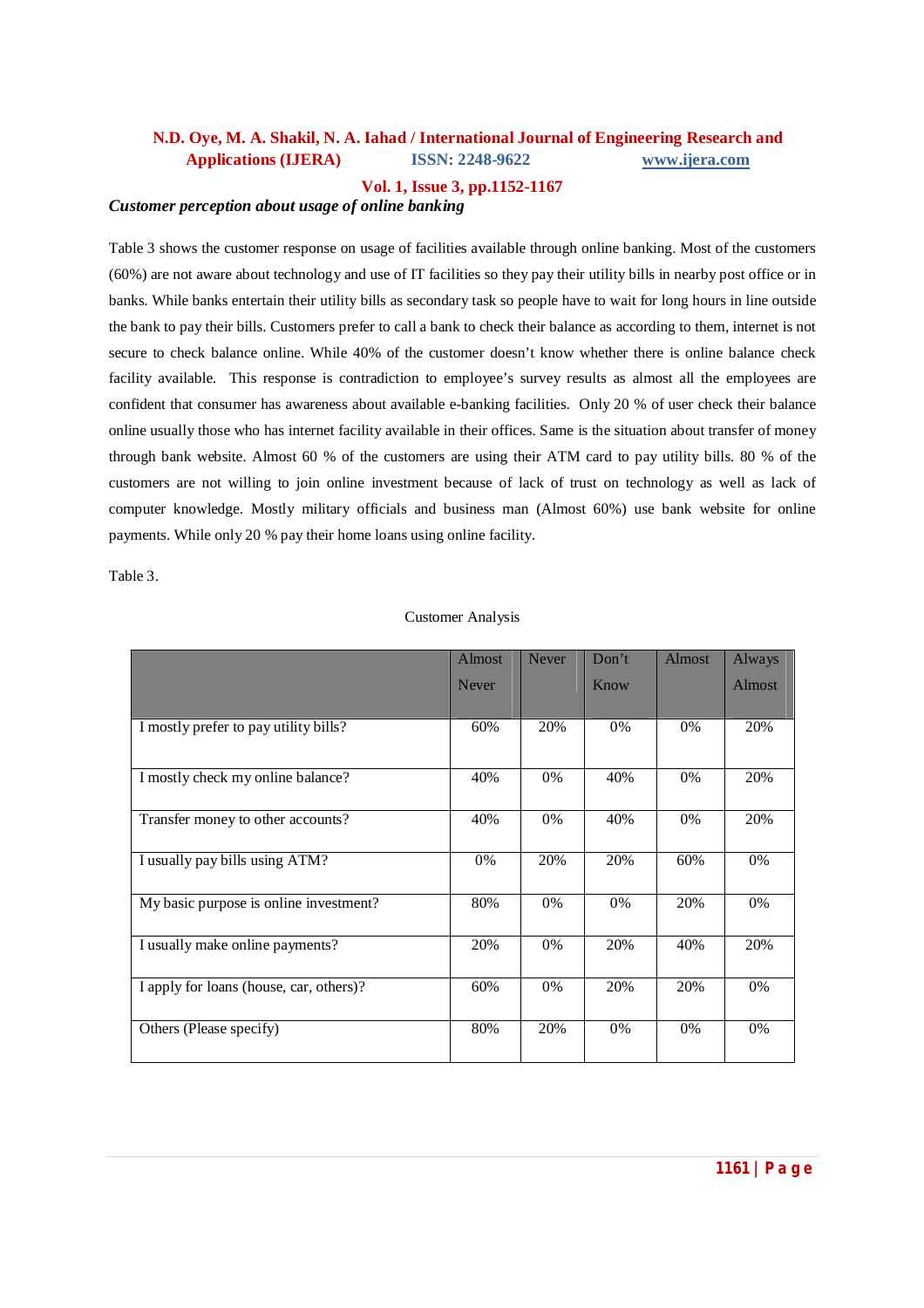**Vol. 1, Issue 3, pp.1152-1167**

*Customer Perception about Online services*









Figure 4.2 Most preferred online services

*Consumer least preferred online services*

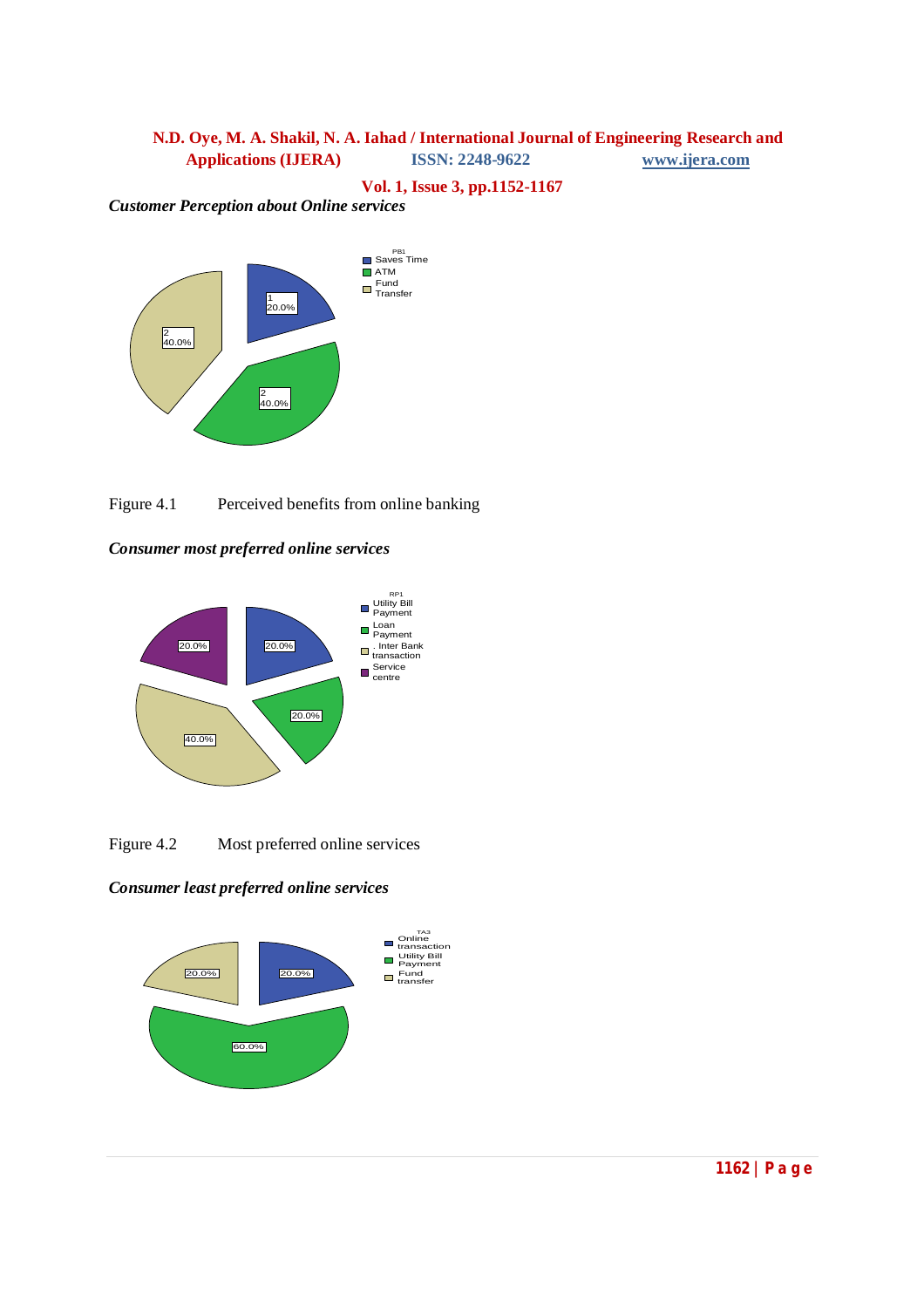**Vol. 1, Issue 3, pp.1152-1167**

Figure 4.3 Least preferred online services

#### **Cross Case Analysis**

Table 3 shows the empirical evidence about cross analysis of customer variables about e-banking services. These variables include service awareness, perceived benefits, trust, and support and data/customer records privacy.

**Case 1** Do military officer had access to internet in office as well as in their homes. Customer has positive opinion towards awareness about e-banking facilities. With increased awareness about internet banking customer had also positive opinion towards perceived benefits, trust on e-banking facilities, support in form of promotions and customer care services.

**Customer-II** Do businessman and had no awareness about use of Information technology but still have trust on ebanking services. Customer is highly satisfied and most preferred online banking service is online payment to other clients. Customer is agreeing that e-banking save times and they are happy with other associated benefits

**Customer-III** Are Engineer well aware of information technology and related systems. Customer has negative response towards services awareness as banks do not advertise their new product on website. Customer is partially agreed with the support as bank website is slow at 56Kbytes internet connection. Customer trust on technology is high and data privacy issue is not a concern as he is use to dealing with Information Technology.

**Customer-IV** is government servant working in one of the Planning and Development head office. Customer was requested to fill survey questionnaire while he was in bank to withdraw money from ATM. Customer is not much aware about bank services as he is not using ATM machine and for him ATM is the only services bank is providing. Customer education is not related to IT so trust level is also very low.

| Variables                    | Case1    | Case 2  | Case 3   | Case 4 |
|------------------------------|----------|---------|----------|--------|
| Services<br>awareness        | $^{+}$   | $^{+}$  |          |        |
| Perceived<br><b>Benefits</b> | $^{+}$   | $^{+}$  | $^+$     | $^+$   |
| Trust                        | $+$      | $^{+}$  | $^{+}$   |        |
| Support                      | $+$      | $^{+/}$ | $^{+/-}$ |        |
| Data records and             | $^{+/-}$ |         | $^+$     |        |

Table 4. **Cross Case Analysis of Customer Variables**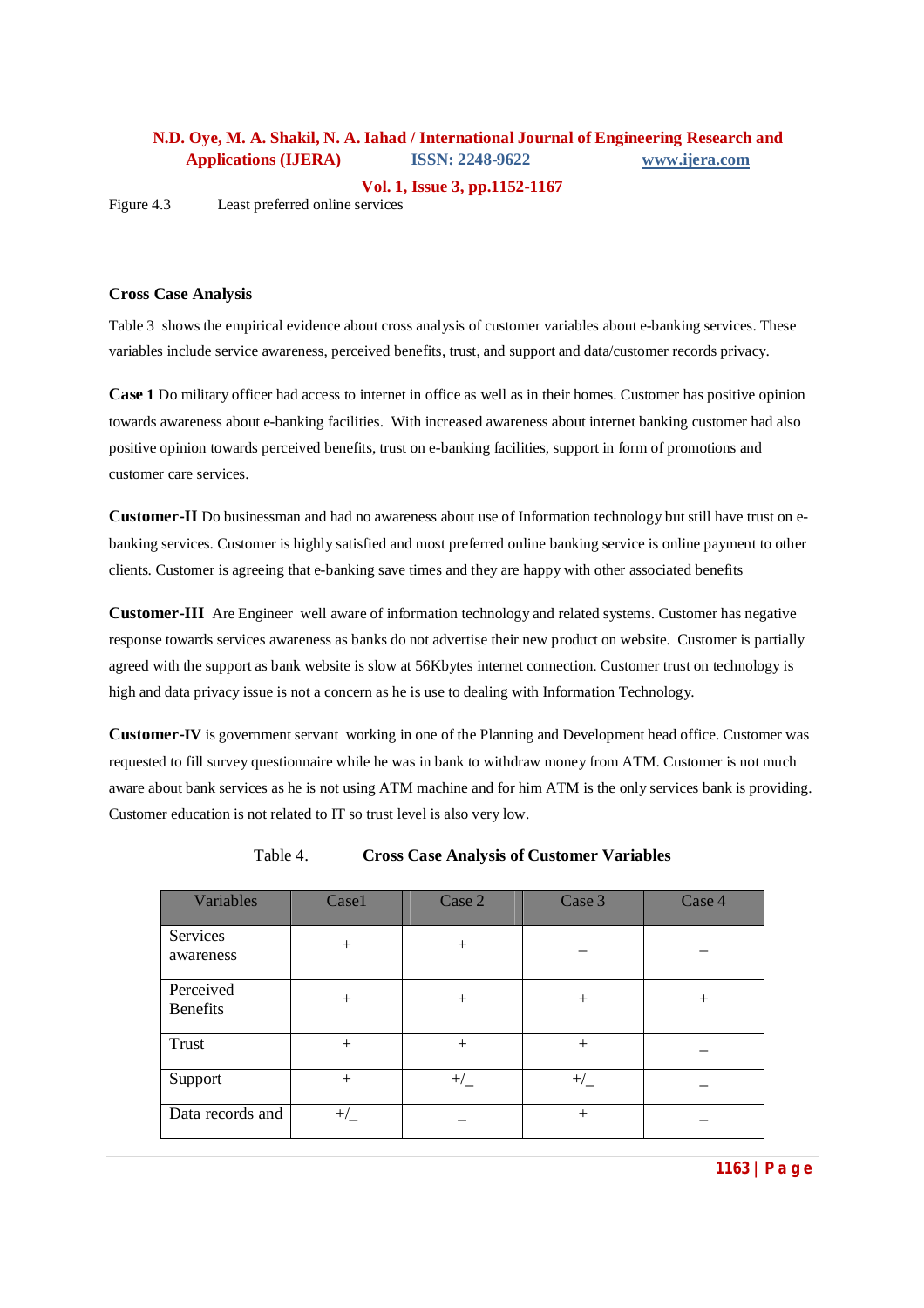| Vol. 1, Issue 3, pp.1152-1167 |  |                                 |  |  |  |
|-------------------------------|--|---------------------------------|--|--|--|
| privacy                       |  |                                 |  |  |  |
|                               |  | Agree with the theory           |  |  |  |
| $+/-$                         |  | Partially agree with the theory |  |  |  |
|                               |  | Doesn't agree with the theory   |  |  |  |

### *Conclusion*

Current study has covered the operational issues related to e-banking as well as customer perception on usage of ebanking about Askari Bank, Pakistan. This study is an effort to judge the current problems faced by banks as well as customer. Results indicate that provided infrastructure is feasible but governmental policies are not supportive towards e-banking. Provided internet speed is not sufficient for home user to access online banking facilities and those who have access to internet are not satisfied with the internet rates. Customer technology awareness is very low and basic reasons behind this are rates of internet and computer literacy. There are several factors which need to be considered to improve the situation of online baking in Pakistan. During survey, ATM theft cases were also reported which leads towards customer dissatisfaction as well as security concern. Customer acceptance to online banking is slow because of different factors. These factors includes insecure transaction, slow speed of internet, high internet rates, low computer literacy rate and low capability to accept new technology.

Again, results indicate that most of the users have concern about their data privacy and security. Bank has to take initiative to increase customer orientation by educating them about new technology and security issues. In order to improve customer satisfaction, government has to provide basic infrastructure required to access online banking services. Most of the government offices still using the manual system and lag behind to adopt computer technology. New technology not only saves time but also efficiency. Government has to rethink about existing policies to improve and make situation favorable for prospective customers.

#### *Recommendation*

As analysis reveals that personal information privacy, security and trust on technology are the main reasons for customer not adopting electronic banking services. Banks have to cater for theft cases of ATM by providing them secure space to use ATM facility. Privacy policy and security policy of bank must be introduced to customer, before opening account to make his mind clear from all security concern. Government has to support financial institutions by providing them proper infrastructure to provide customer user friendly and secure online banking services. Ebanking is helpful to save time as well as abolish the ambiguities and issues related to cheques processing. Banks have to set customer problems management system to resolve the issues regarding online banking system. Government has to provide low price internet services to home users as it is pre-requite to promote the online banking services to users. Banks have to display all the new services and product on bank website to improve customer awareness. Official advertisement on local channels is also helpful to improve customer awareness.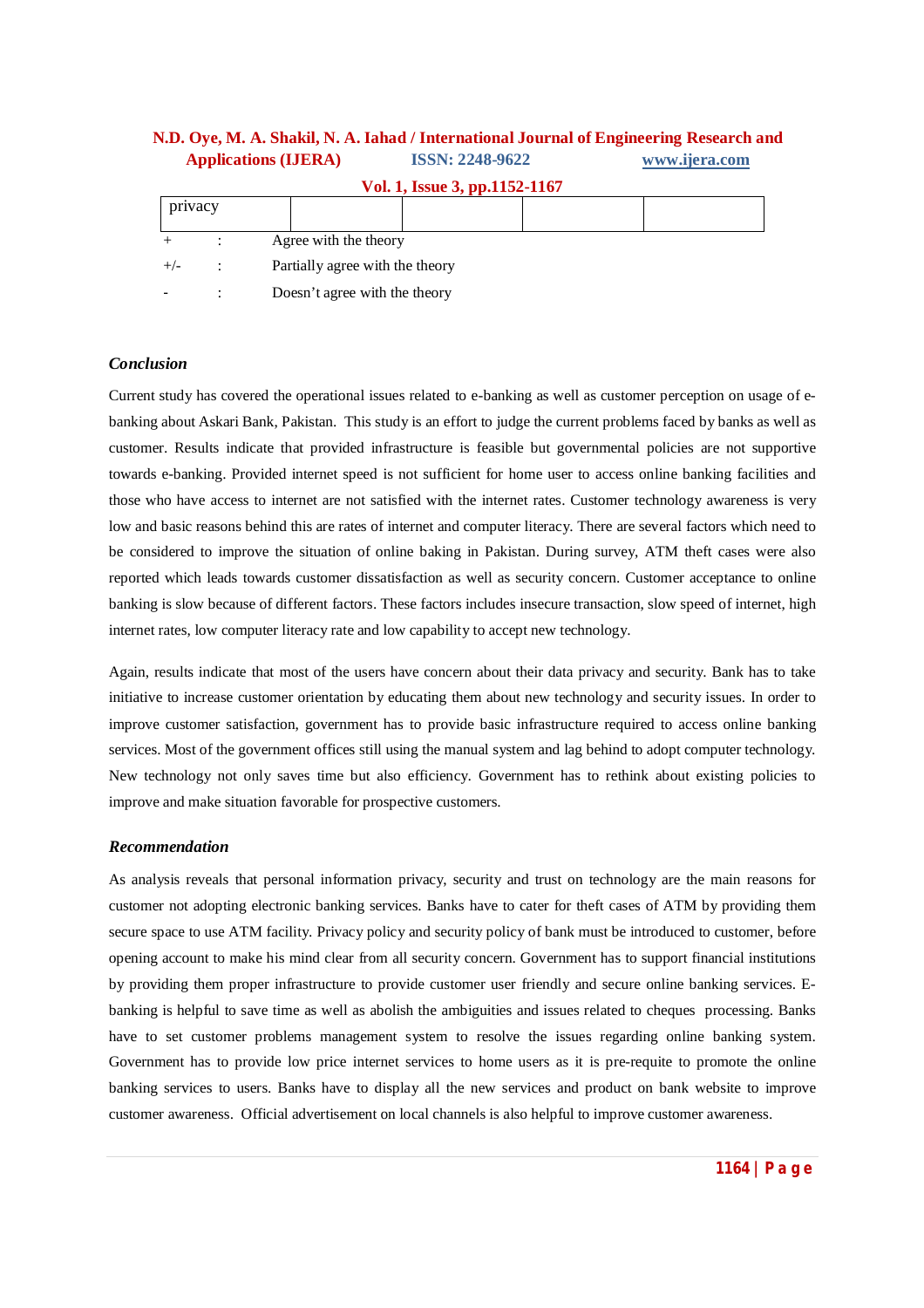### **Vol. 1, Issue 3, pp.1152-1167**

### *Reference*

Abid, H. and Noreen, U. (2006), "Ready to E-bank: An exploratory research on adoption of ebanking and ereadiness in customers among commercial banks in Pakistan", Spider, 31 (2), pp. 1-31. Ajzen, I. (1991). The Theory of Planned Behavior. *Organizational Behavior and Human Decision Processes, 50*, 179-211.

Aladwani, A.M. (2001), "Online banking: a field study of drivers, development challenges, and expectations", *International Journal of Information Management*, 21 (4), pp. 213–225.

Aljifri, H.A., Pons, A. and Collins, D. (2003), "Global e-commerce: A framework for understanding and overcoming the trust barriers", Information Management and Computer Security, 11 (3), pp. 130-138. Alter, S. (2002), "Information Systems" 4th Edition, Prentice Hall

Amor, D. (1999).The *E-*business Evolution. 2nd ed. New York: Prentice Hall. Akinci, S. *et al.* (2004), "Adoption of Internet banking among sophisticated consumer segments in an advanced developing country", *The International Journal of Bank Marketing*, 22 (3), pp. 212-232.

Davis, F. D., Bagozzi, R. P., & Warshaw, P. R. (1989). User Acceptance of Computer Technology: a Comparison of Two Theoretical Models. *Management Science, 35*(8), 982-1003

Fishbein, M., & Ajzen, I. (1975). *Belief, Attitude, Intention, and Behavior: An Introduction to Theory and Research*. Reading, MA: Addison-Wesley.

Giglio, V. (2002), "Privacy in the world of cyber banking: emerging legal issues and how you are protected", *The Secured Lender*, 14 (3), pp. 48-60.

Heikki Karjaluoto, Minna Mattila, Tapio Pento (2002), "Factors underlying attitude formation towards online banking in Finland", International Journal of Bank Marketing; Volume: 20 Issue: 6; 2002 Research paper

Joseph, F. H.(2007). More than friendship is required: an empirical test of cooperative firm strategies. Management Decision. 45(3), 602- 615.

Nizamuddin, S. and Khalid, R. (2001) Pakistan sustained efforts in IT sector needed. *Proceedings of the International Conference on the Future of Pakistan,* Karachi, January 2001, **pp. 23-24.**

Papers For You (2006) "C/B/93. Dissertation. Will online business replace the traditional business in the banking industry in UK?", Available from http://www.coursework4you.co.uk/sprtfina35.htm [17/06/2006] Petrus Guriting, Nelson Oly Ndubisi (2006), "Borneo online banking: evaluating customer perceptions and behavioural intention", Management Research News; Volume: 29 Issue: 1/2; 2006 Conceptual Paper

Pikkarainen, T., Pikkarainen, K. Karjaluoto, H. and Pahnila, S. (2004), "Consumer acceptance of online banking: an extension of the technology acceptance model", *Internet Research*, Vol. 14 No. 3, ISSN 1066-2243, pp. 224-235.

Polatoglu, V.N. and Ekin, S. (2001), "An empirical investigation of the Turkish consumers acceptance of Internet banking services, *International Journal of Bank Marketing*, Vol. 19 No. 4, pp.156-165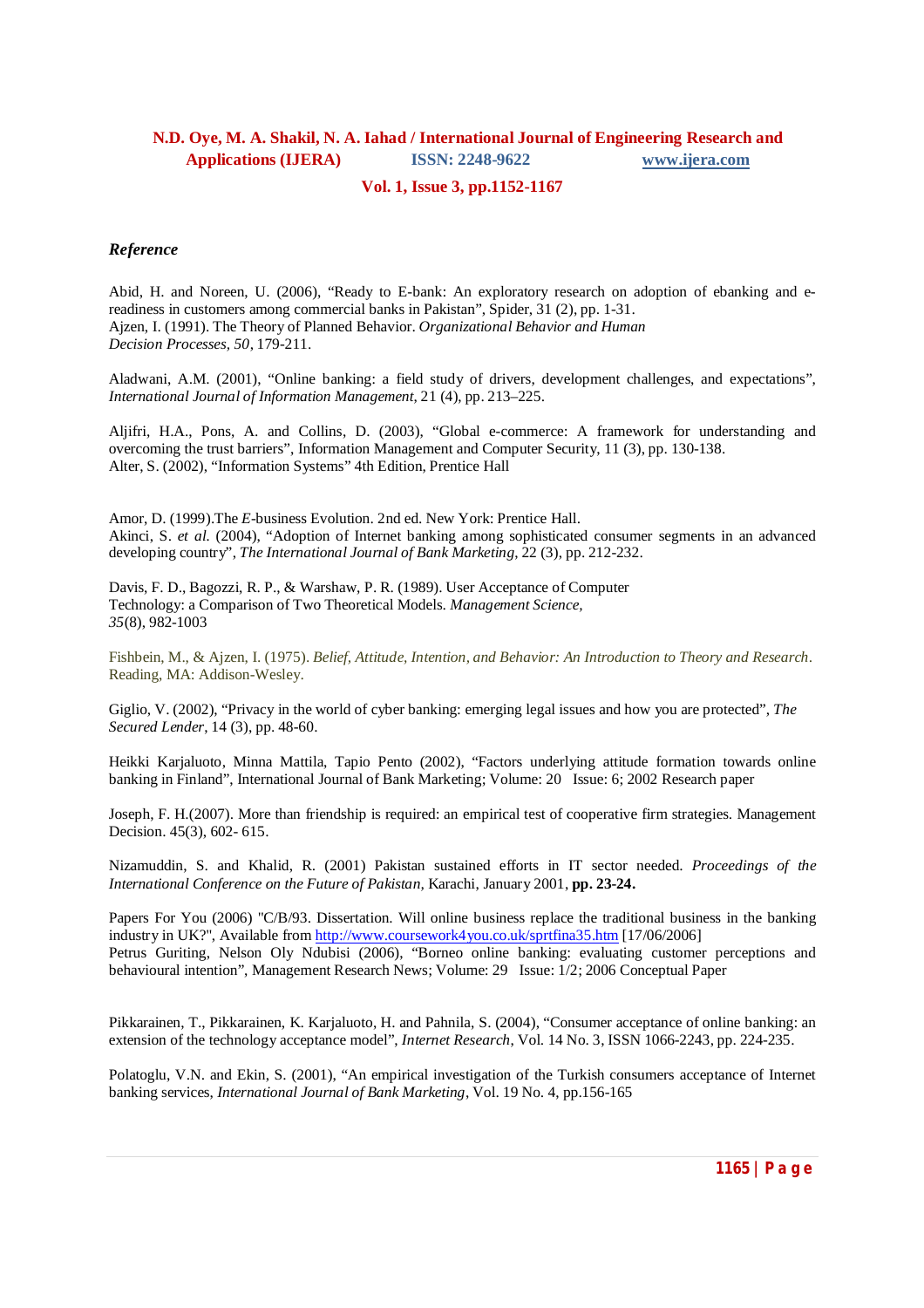#### **Vol. 1, Issue 3, pp.1152-1167**

Porter, W.T (2005), User-Centered Design and Marketing: Online Customer Value, Published in 'Contemporary Research n E-Marketing, Volume: 2, by Idea Group Publishing.

Khan, N.S. and Bawden, D. (2005), "Community informatics in libraries in Pakistan: Current status, future prospects", New Library World, 106 (11), pp. 532-540.

Robson, C. (2002), Real World Research: A Resource for social Scientists and Practitioner, Blackwell Publishing

Shahzada, A.M. (2006) *Country report of Pakistan on initiatives of information society by Pakistan Telecommunication Authority [*Online] Available from: http://unpan1.un.org/intradoc/groups/public/documents/APCITY/UNPAN006168.pdf. [Accessed 15 Sept. 2010]

Tero Pikkarainen, Kari Pikkarainen, Heikki Karjaluoto, Seppo Pahnila (2004), "Consumer acceptance of online

banking: an extension of the technology acceptance model", Internet Research; Volume: 14 Issue: 3; 2004

#### Research paper

Karjaluoto, H., Mattila, M. and Pento, T. (2002), "Factors underlying attitude formation towards online banking in Finland", International Journal of Bank Marketing, ISSN 0265-2323, Vol. 20 No. 6, pp. 261-272.

Kolachi, N. (2006). "Internet banking in Pakistan: Some Critical weaknesses and Suggestions for improvement". Journal of Institute of Bankers Pakistan. 73(2), 23-32.

Kundi, G.M. & Shah, B. (2009), "IT in Pakistan: Threats & Opportunities for e-business", *The Electronic Journal on Information Systems in Developing Countries,* 36 (8), pp. 1-31

Walfried M. Lassar, Chris Manolis, Sharon S. Lassar (2005), "The relationship between consumer innovativeness,

personal characteristics, and online banking adoption", International Journal of Bank Marketing; Volume: 23 Issue:

2; 2005 Research paper

Woodall, Tony (2003), Conceptualising 'Value for the Customer': An Attributional, Structural and Dispositional Analysis, Academy of Marketing Science Review.

Zarmeene, S. (2006), "Phone Crazy: The ubiquitous cell phone can do so much more than just make a phone call", *Spider*, 8 (89), pp. 40-43.

### **AUTHORS BIBLIOGRAPHY**

**[1]N.D.Oye,** receive his M.Tech OR (Operations Research) degree from the Federal University of Technology Yola- Nigeria in 2002. He is a lecturer in the department of Mathematics and Computer Science in the same University (for the past 15yrs). At the moment he is a Phd student in the department of Information Systems in the Faculty of computer Science and Infor-mation systems at the Univeristi Teknologi Malaysia, Skudai, Johor, Malaysia. **+60129949511** oyenath@yahoo.co.uk

**[2] Noorminshah A Ahad, PhD**